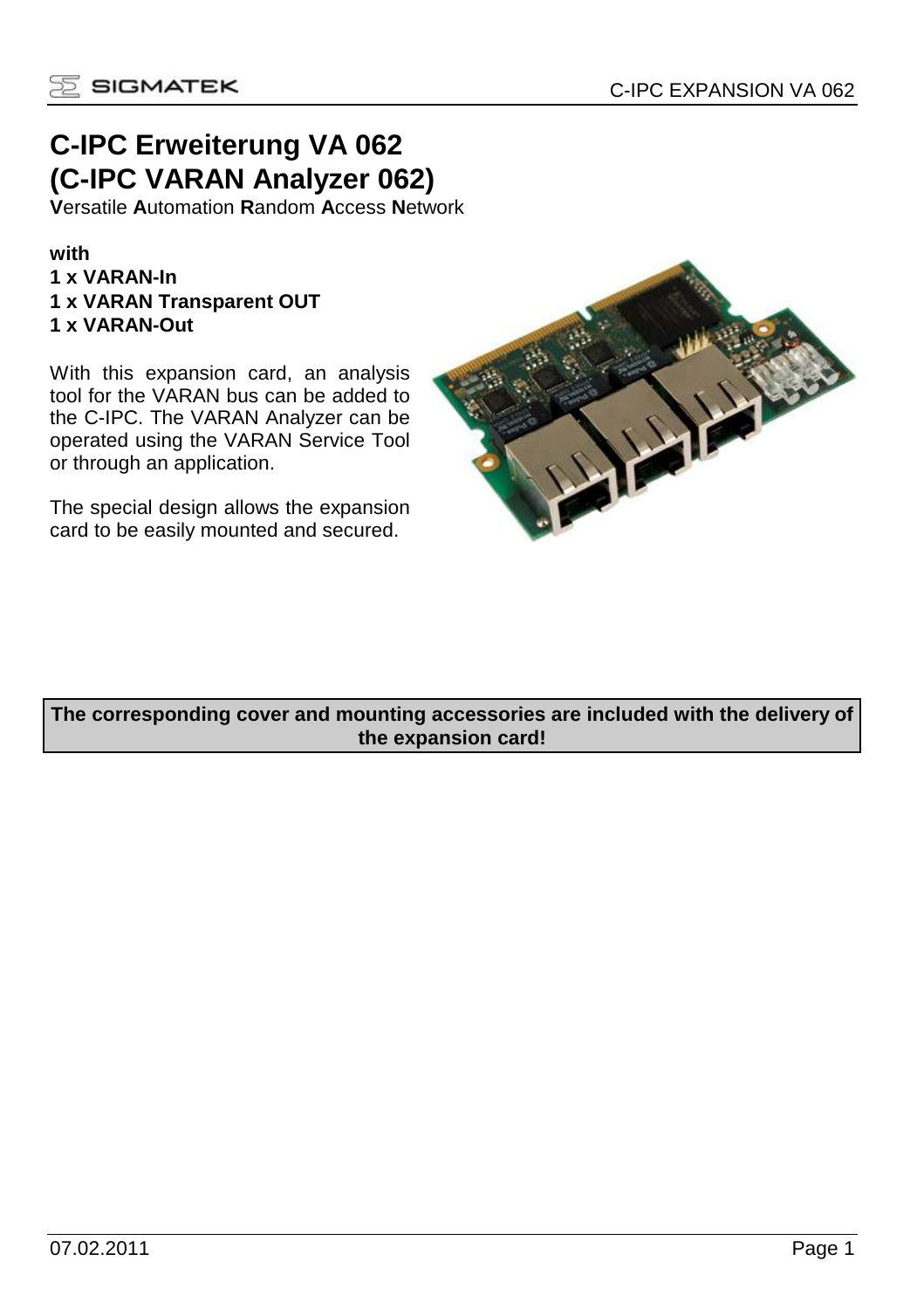

# **Technical Data**

### **Performance data**

| Internal memory                   | 16 Mbit SPI-Flash (W25P16)                                                                                                   |                |  |  |
|-----------------------------------|------------------------------------------------------------------------------------------------------------------------------|----------------|--|--|
| Interface connections             | 1 x VARAN-In (8-pin RJ45)<br>1 x VARAN Transparent OUT (8-pin RJ45)<br>1 x VARAN-Out (8-pin RJ45)<br>(maximum length: 100 m) |                |  |  |
| Status display                    | Green: Link                                                                                                                  | Yellow: Active |  |  |
| Connection to periphery<br>device | Over SO-DIMM Socket<br>PCI-Bus                                                                                               |                |  |  |

### **Electrical requirements**

| Internal power supply | Typically $+5$ V DC<br>(supplied over the SO-DIMM socket) |                |
|-----------------------|-----------------------------------------------------------|----------------|
| Current consumption   | Minimum 300 mA                                            | Maximum 600 mA |

### **Miscellaneous**

| Article number   | 01-460-062 |
|------------------|------------|
| Hardware version | . . A      |

### **Environmental conditions**

| Storage temperature   | $-20 - +85$ C                               |
|-----------------------|---------------------------------------------|
| Operating temperature | $0 - +60$ °C                                |
| Humidity              | 0 - 95 %, uncondensed                       |
| <b>EMV</b> stability  | According to EN 61000-6-2 (Industrial area) |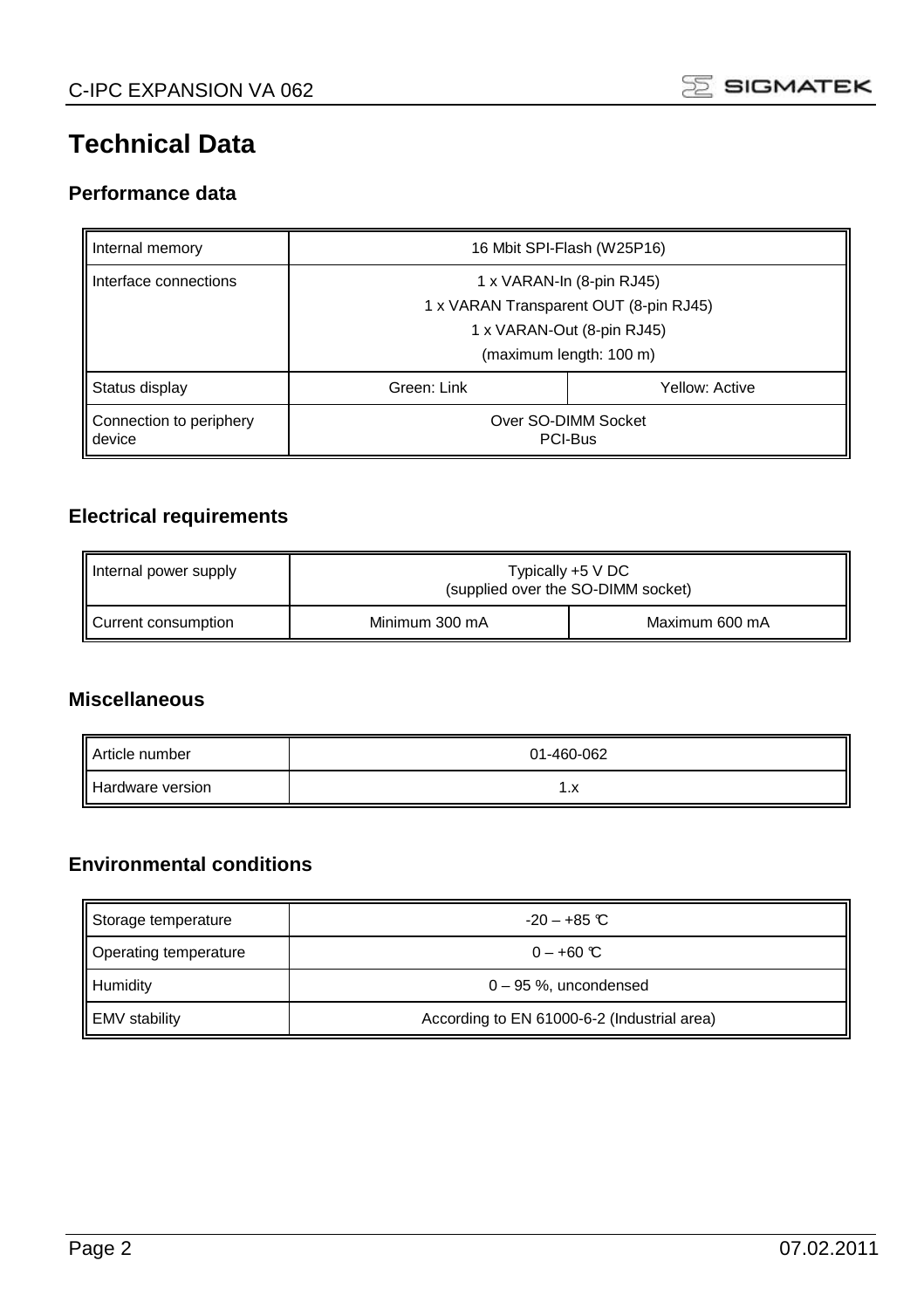# **Mechanical Dimensions**

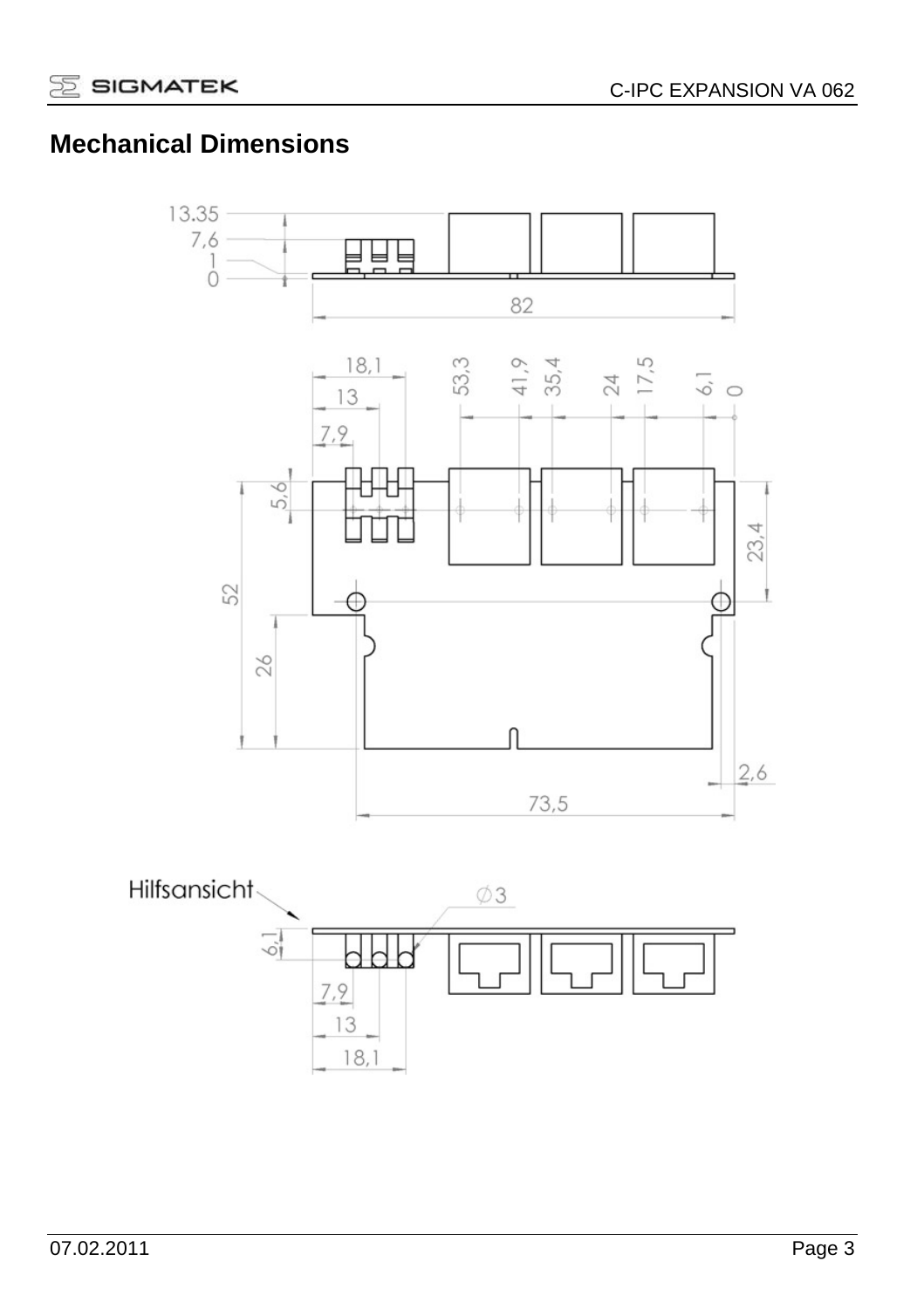# **Connector Layout**



### **X1: VARAN IN (8-pin RJ45)**

| Pin            | <b>Function</b> |
|----------------|-----------------|
|                | $TX/RX+$        |
| $\overline{2}$ | TX/RX-          |
| 3              | $RX/TX+$        |
|                | Not used        |
| 5              | Not used        |
| 6              | RX/TX-          |
| ⇁              | <b>GND</b>      |
|                | <b>GND</b>      |

### **X2: VARAN Transparent OUT(8-pin RJ45)**

In the transparent mode, the packets are tunneled without the analyzer being visible in the VARAN system. As soon as a link is available on port X2, this mode is run in the transparent mode. The VARAN-Out port X3 is not available in this mode and cannot be used!

|  | Я |
|--|---|
|  |   |
|  |   |
|  |   |

| <b>Function</b> |
|-----------------|
| $TX/RX+$        |
| TX/RX-          |
| $RXTX+$         |
| Not used        |
| Not used        |
| RX/TX-          |
| <b>GND</b>      |
| <b>GND</b>      |
|                 |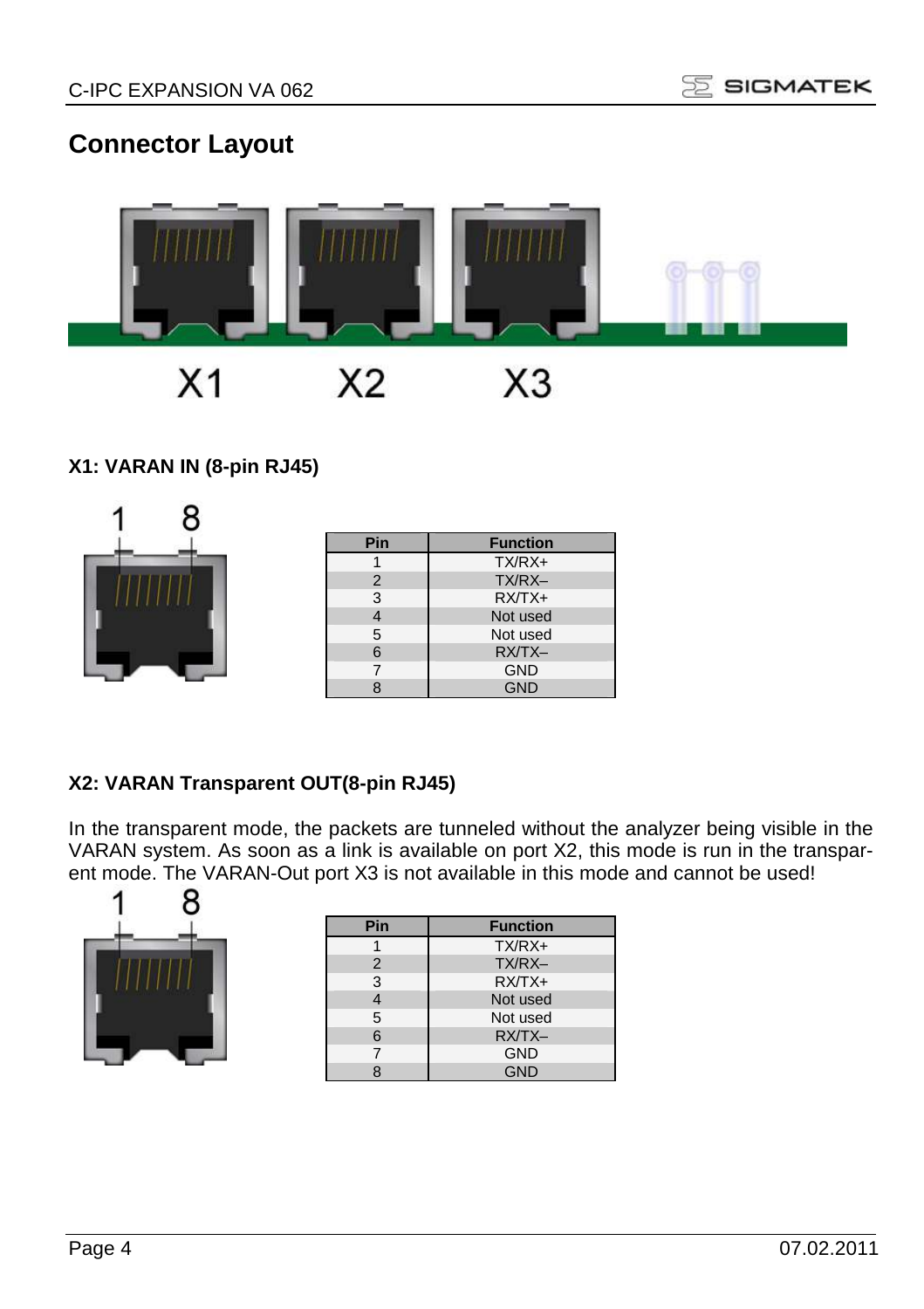### **X3: VARAN OUT (8-pin RJ45)**



| Pin | <b>Function</b> |
|-----|-----------------|
|     | $TX/RX+$        |
| 2   | TX/RX-          |
| 3   | $RXTX+$         |
| 4   | Not used        |
| 5   | Not used        |
| 6   | RX/TX-          |
|     | <b>GND</b>      |
|     | <b>GND</b>      |

### **Fiber optics: 3 x two-color LED**



| LED           | Color  | <b>Function</b>                     |
|---------------|--------|-------------------------------------|
|               | Yellow | Active VARAN-In                     |
| $\mathcal{D}$ | Yellow | <b>Active VARAN Transparent Out</b> |
| 3             | Yellow | <b>Active VARAN Out</b>             |
|               | Green  | Link VARAN-In                       |
| $\mathcal{D}$ | Green  | Link VARAN Transparent Out          |
| З             | Green  | <b>Link VARAN Out</b>               |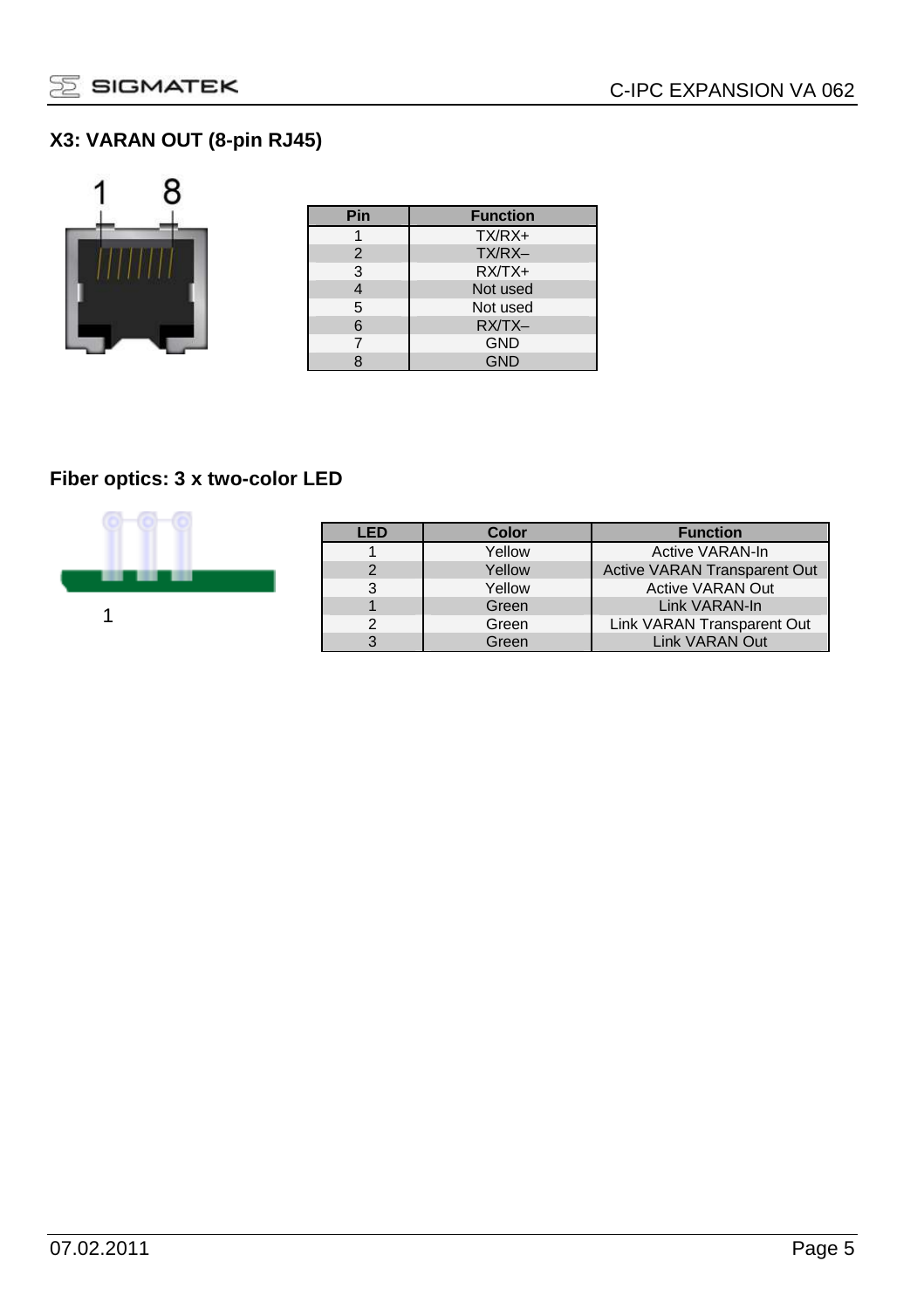

# **X4: SO-DIMM (144-pin)**

|                |                   | Pin 1 |                                | Pin 59 | Pin 61                 | Pin 143                |
|----------------|-------------------|-------|--------------------------------|--------|------------------------|------------------------|
|                |                   |       |                                |        |                        |                        |
|                | Circuit board     |       |                                |        |                        |                        |
|                |                   | Pin 2 |                                | Pin 60 | Pin 62                 | Pin 144                |
|                |                   |       |                                |        |                        |                        |
| Pin            | <b>PCI-Bus</b>    | Pin   |                                | Pin    |                        |                        |
|                |                   |       | <b>PCI-Bus</b>                 |        | <b>PCI-Bus</b>         |                        |
| 1              | GND               | 49    | <b>ISERR</b>                   | 97     | <b>INIT / IDIR *</b>   |                        |
| $\overline{2}$ | <b>GND</b>        | 50    | <b>\PERR</b>                   | 98     | <b>\ERR / \HDSEL *</b> |                        |
| 3              | CLK <sub>2</sub>  | 51    | <b>ITRDY</b>                   | 99     | <b>GND</b>             |                        |
| $\overline{4}$ | CLK3 <sup>*</sup> | 52    | <b>\DEVSEL</b>                 | 100    | <b>GND</b>             |                        |
| 5              | <b>GND</b>        | 53    | <b>\STOP</b>                   | 101    | PD6 / \MOT0 *          |                        |
| 6              | <b>GND</b>        | 54    | <b>IRDY</b>                    | 102    | PD7/DRV0*              |                        |
| $\overline{7}$ | \REQ1             | 55    | <b>\RESET</b>                  | 103    | PD4 / \DSKCHG *        |                        |
| 8              | <b>\GNT1</b>      | 56    | <b>\FRAME</b>                  | 104    | PD5/RES*               |                        |
| 9              | \REQ2 *           | 57    | IRQ_W *                        | 105    | PD2 / WP *             |                        |
| 10             | \GNT2 *           | 58    | IRQ X                          | 106    | PD3 / \RDATA *         |                        |
| 11             | AD <sub>00</sub>  | 59    | IRQ_Y*                         | 107    | PD0/\INDEX *           |                        |
| 12             | AD01              | 60    | IRQ Z*                         | 108    | PD1 / \TRKO *          |                        |
| 13             | AD <sub>02</sub>  | 61    | <b>GND</b>                     | 109    | <b>GND</b>             |                        |
| 14             | AD <sub>03</sub>  | 62    | <b>GND</b>                     | 110    | <b>GND</b>             |                        |
| 15             | AD <sub>04</sub>  | 63    | <b>GND</b>                     | 111    | <b>\AFD / DENSEL*</b>  |                        |
| 16             | AD <sub>05</sub>  | 64    | <b>GND</b>                     | 112    | <b>GND</b>             |                        |
| 17             | AD <sub>06</sub>  | 65    | <b>GND</b>                     | 113    | LPT / \FLPY *          |                        |
| 18             | AD07              | 66    | <b>GND</b>                     | 114    | <b>\STB / RES *</b>    |                        |
| 19             | AD <sub>08</sub>  | 67    | EWP14                          | 115    | Lötpad                 |                        |
| 20             | AD <sub>09</sub>  | 68    | EWP15                          | 116    | <b>I2C CLK DVI</b>     |                        |
| 21             | AD <sub>10</sub>  | 69    | EWP12                          | 117    | Lötpad                 |                        |
| 22             | AD11              | 70    | EWP13                          | 118    | I2C_DAT_DVI            |                        |
| 23             | AD12              | 71    | EWP10                          | 119    | <b>GND</b>             |                        |
| 24             | AD <sub>13</sub>  | 72    | EWP11                          | 120    | <b>GND</b>             |                        |
| 25             | AD <sub>14</sub>  | 73    | EWP09                          | 121    | <b>GND</b>             |                        |
| 26             | AD15              | 74    | <b>GND</b>                     | 122    | <b>GND</b>             |                        |
| 27             | AD16              | 75    | EWP07                          | 123    | \RESPER X*             |                        |
| 28             | <b>AD17</b>       | 76    | EWP08                          | 124    | <b>GND</b>             |                        |
| 29             | AD18              | 77    | EWP05                          | 125    | +5 V *                 |                        |
| 30             | AD19              | 78    | EWP06                          | 126    | +5 V *                 |                        |
| 31             | AD <sub>20</sub>  | 79    | EWP04                          | 127    | $+5V^*$                |                        |
| 32             | AD21              | 80    | <b>GND</b>                     | 128    | +5 V *                 |                        |
| 33             | AD22              | 81    | EWP02                          | 129    | +5 V *                 |                        |
| 34             | AD <sub>23</sub>  | 82    | EWP03                          | 130    | +5 V *                 |                        |
| 35             | AD24              | 83    | EWP00                          | 131    | +5 V *                 |                        |
| 36             | AD25              | 84    | EWP01                          | 132    | +5 V *                 |                        |
| 37             | AD26              | 85    | <b>GND</b>                     | 133    | $+3V3$                 |                        |
| 38             | AD27              | 86    | GND                            | 134    | $+3V3$                 |                        |
| 39             | AD28              | 87    | <b>GND</b>                     | 135    | $+3V3$                 |                        |
| 40             | AD29              | 88    | <b>GND</b>                     | 136    | $+3V3$                 |                        |
| 41             | AD30              | 89    | <b>GND</b>                     | 137    | $+3V3$                 |                        |
| 42             | AD31              | 90    | <b>GND</b>                     | 138    | $+3V3$                 |                        |
| 43             | <b>\CBE0</b>      | 91    | <b>GND</b>                     | 139    | $+3V3$                 | *These signals are not |
| 44             | <b>IDSEL*</b>     | 92    | <b>\SLCT/</b><br><b>WGATE*</b> | 140    | $+3V3$                 | on the VA 062 (only on |
| 45             | <b>\CBE2</b>      | 93    | PE / WDATA *                   | 141    | <b>GND</b>             | C-IPC).                |
| 46             | <b>\CBE1</b>      | 94    | <b>\BUSY / MOT1*</b>           | 142    | <b>GND</b>             |                        |
| 47             | <b>PAR</b>        | 95    | \ACK / DRV1 *                  | 143    | <b>GND</b>             |                        |
| 48             | <b>\CBE3</b>      | 96    | <b>\SLIN / \STEP *</b>         | 144    | <b>GND</b>             |                        |

run the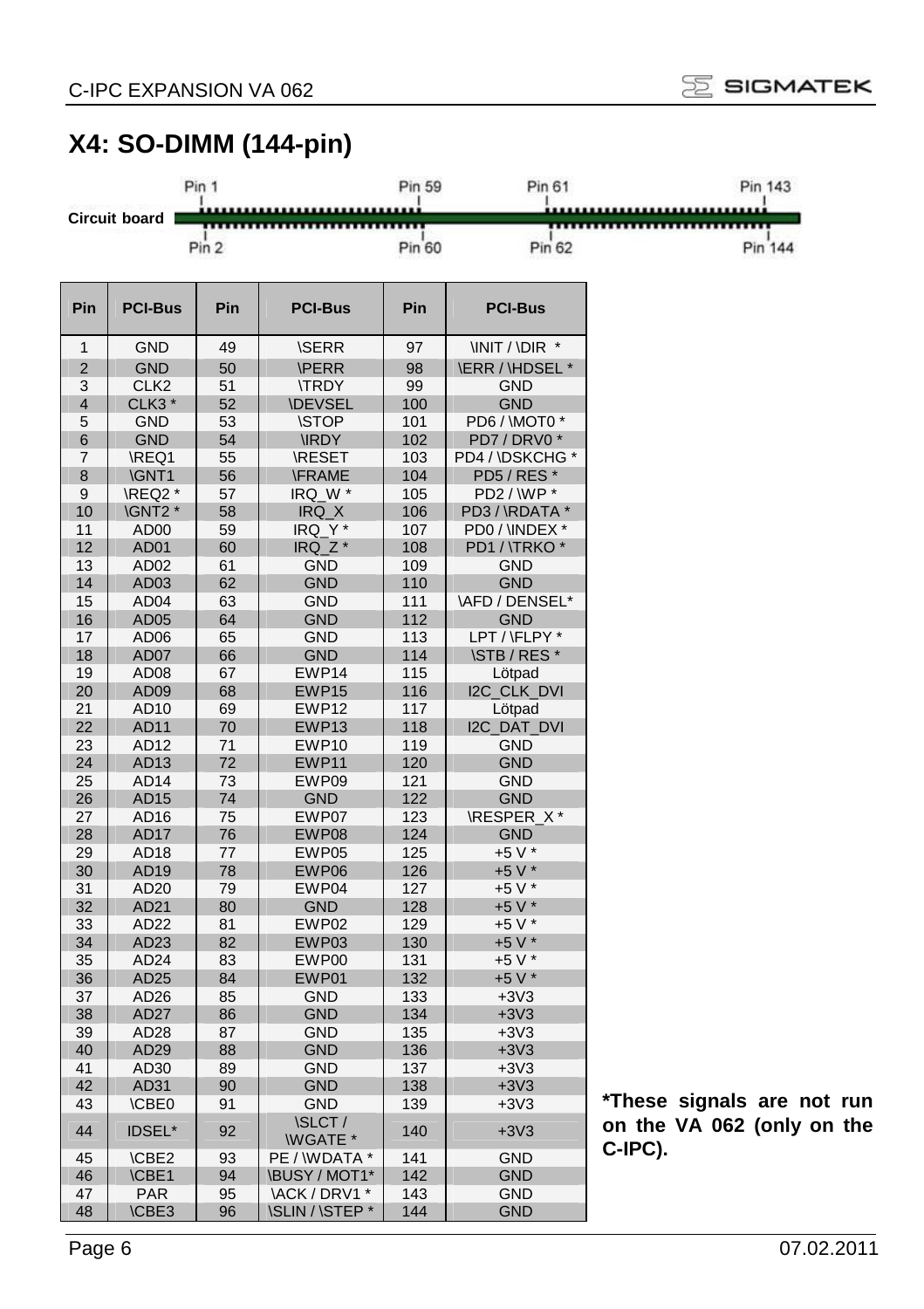## **Detailed Description**

### **General**

The VARAN Analyzer is used to record the communication within a VARAN system for analysis and troubleshooting. The VARAN Analyzer can be operated with help from the VARAN Service Tool.

#### **More information on the VARAN bus can be found in the VARAN bus specifications!**

### **Mounting/Removing the Expansion Card**

The following must be observed, especially when mounting the expansion card:

- The card is first inserted in the SO\_DIMM socket on an angle.
- Next, the card must be pressed into the holder.
- Finally, it is then secured to the C-IPC with the M2x4 bolts!

The removal is completed in reverse:

- The card is first unscrewed from the C-IPC.
- Next, the card must be tilted forward in order to be released from the holders.
- Finally, the care is removed from the SO-DIMM socket!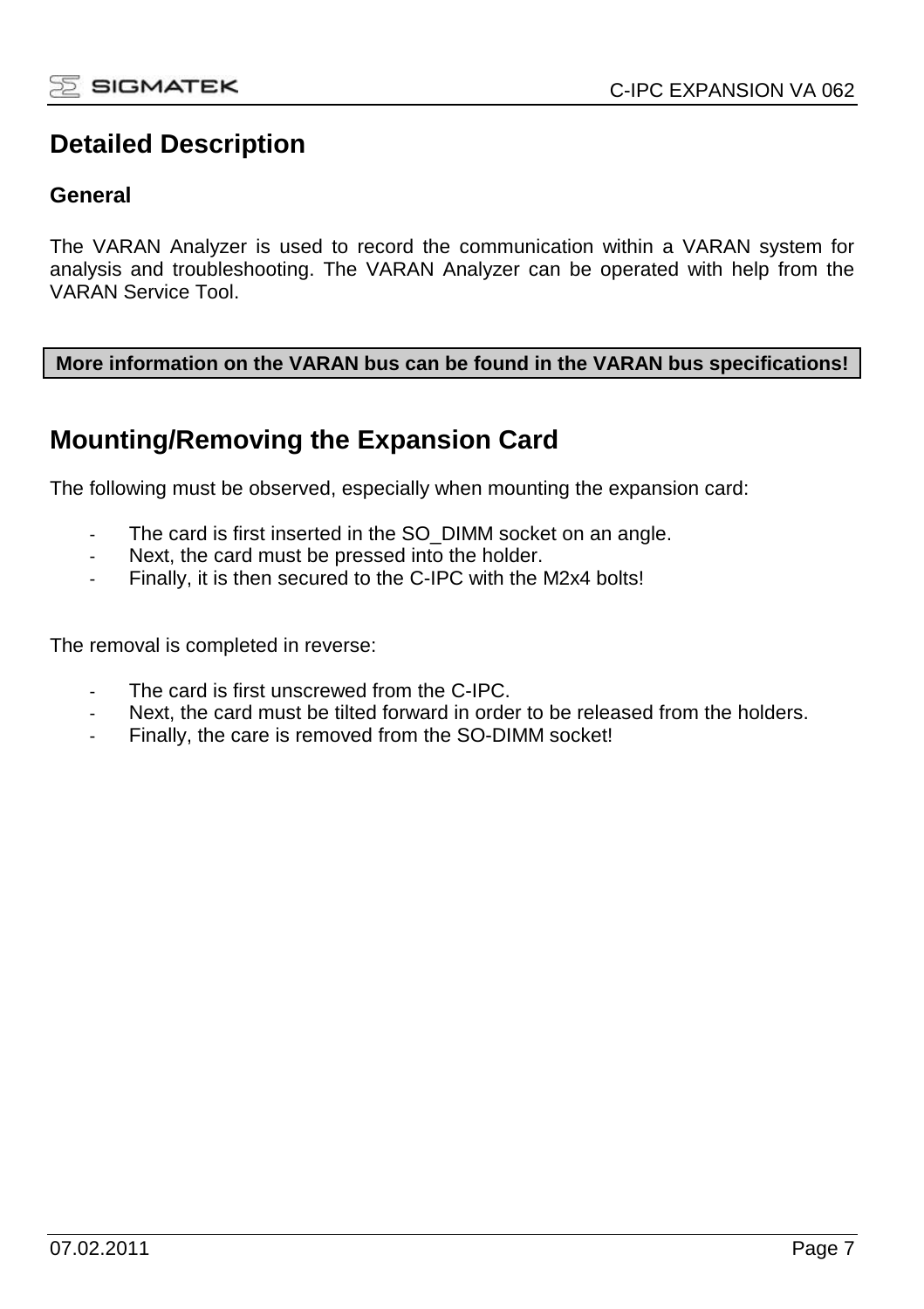### **Mounting the Housing Cover**

The housing cover is placed vertically on the C-IPC, the prongs inserted in the openings provided and then screwed down.

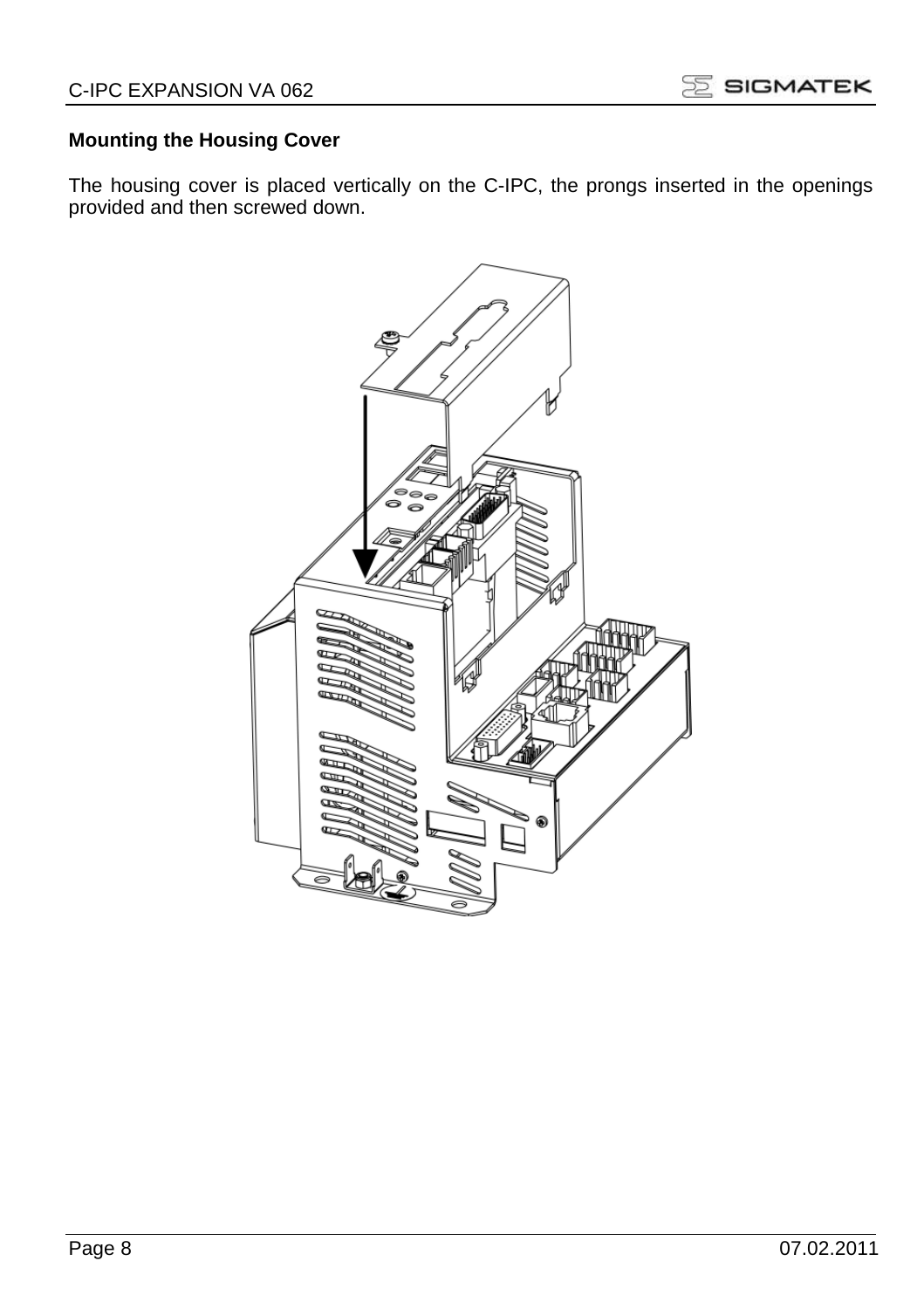# **VARAN Recommended Shielding**

The VARAN real-time Ethernet bus system offers robust performance in harsh industrial environments. Through the use of IEEE 802.3 standard Ethernet physics, the potential between an Ethernet line and sending/receiving components is kept separate. The VARAN Manager resends messages to a bus participant immediately when an error occurs. It is principally recommended that the shielding guidelines below be followed.

For applications in which the bus line is run outside the control cabinet, correct shielding is required. This is especially important, if due to physical requirements, the bus lines must be placed next to sources of strong electromagnetic noise. It is recommended that whenever possible, to avoid wiring VARAN-Bus lines parallel to power cables.

SIGMATEK recommends the use of **CAT5e** industrial Ethernet bus lines.

For the shielding variants, an S-FTP bus line is recommended, which is a symmetric, multiwire cable with unshielded pairs. For the total shielding, a combination of foil and braiding is used; it is recommended that an unvarnished variant be used.

**The VARAN cable must be secured at a distance of 20 cm from the connector for protection against vibration!**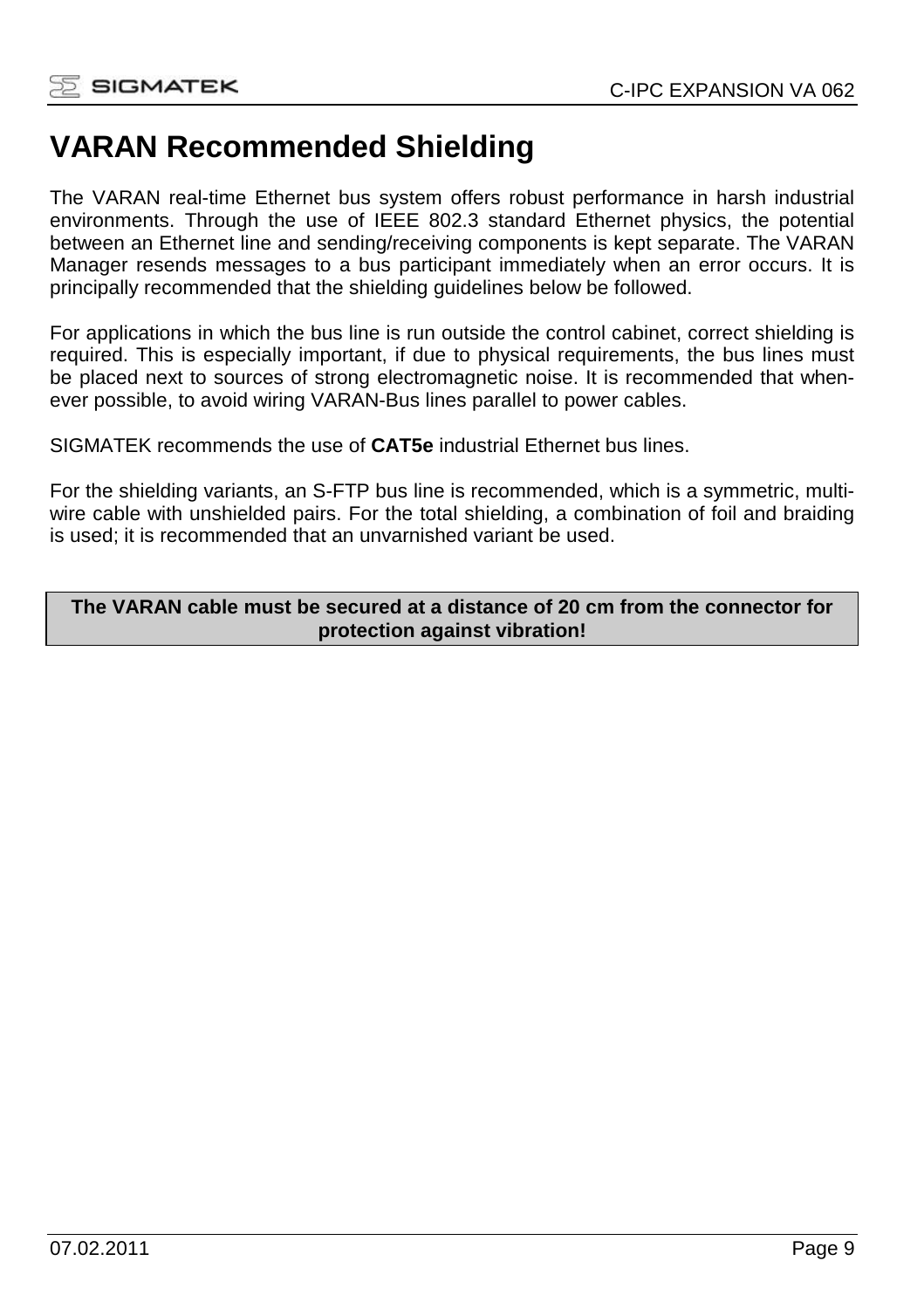## **1. Wiring from the Control Cabinet to an External VARAN Component**

If the Ethernet lines are connected from a VARAN component to a VARAN node outside the control cabinet, the shielding should be placed at the entry point to the control cabinet housing. All noise can then be deflected from the electronic components before reaching the module.

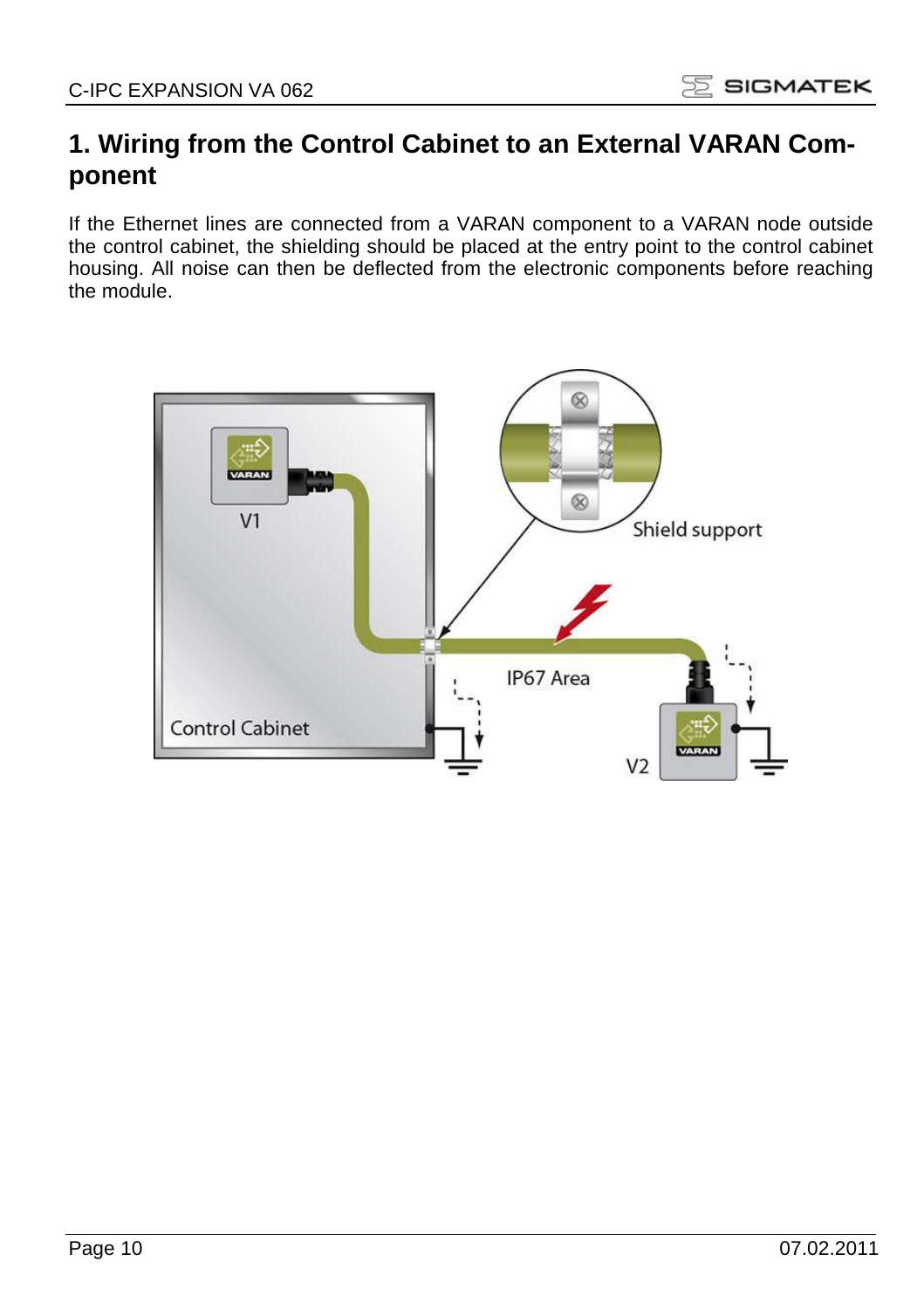# **2. Wiring Outside of the Control Cabinet**

If a VARAN bus cable must be placed outside of the control cabinet only, no additional shield connection is required. This requires that only IP67 modules and connectors be used. These components are very robust and noise resistant. The shielding for all sockets in IP67 modules are internally connected to common bus or electrically connected to the housing, whereby the deflection of voltage spikes does not flow through the electronics.

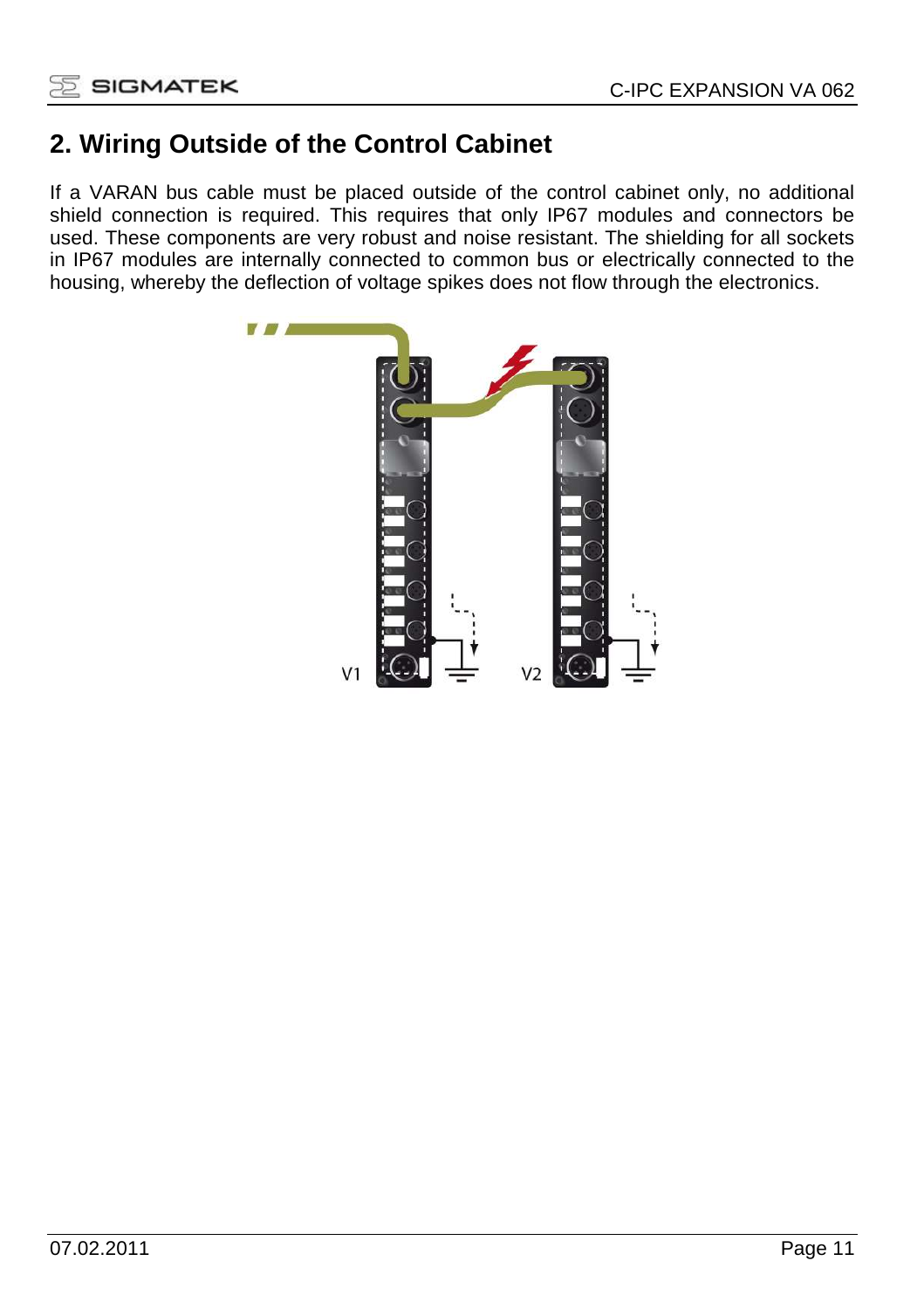

# **3. Shielding for Wiring Within the Control Cabinet**

Sources of strong electromagnetic noise located within the control cabinet (drives, Transformers, etc.) can induce interference in a VARAN bus line. Spike voltages are deflected over the metallic housing of a RJ45 connector. Noise is conducted through the control cabinet housing without further action from the electronic components To eliminate sources of noise during data transfer, it is recommended that the shielding from all electronic components be connected within the control cabinet.

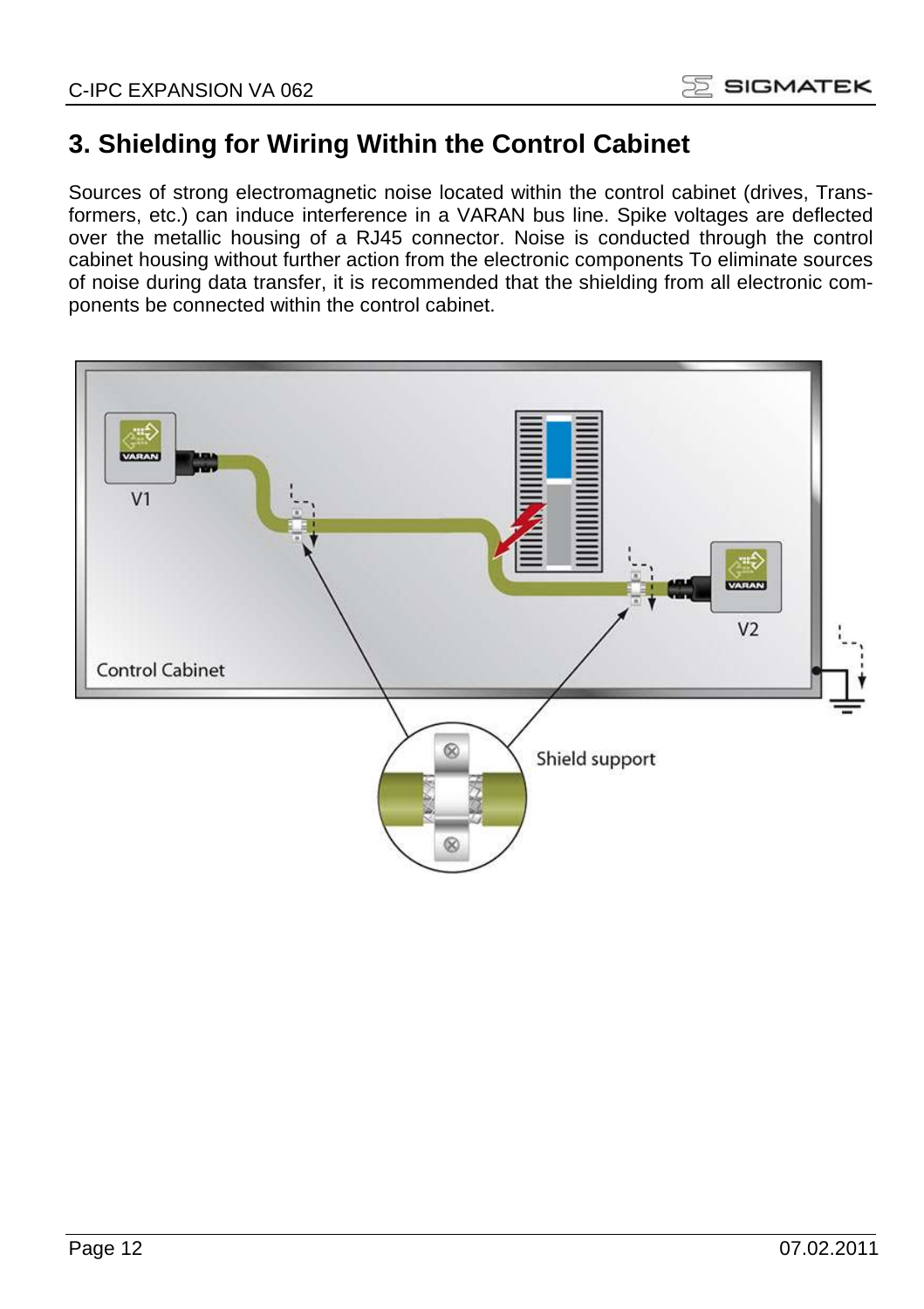

## **4. Connecting Noise-Generating Components**

With the connection of power components that generate strong electromagnetic noise, it is also critical to ensure correct shielding. The shielding should be placed before a power component (or a group thereof).